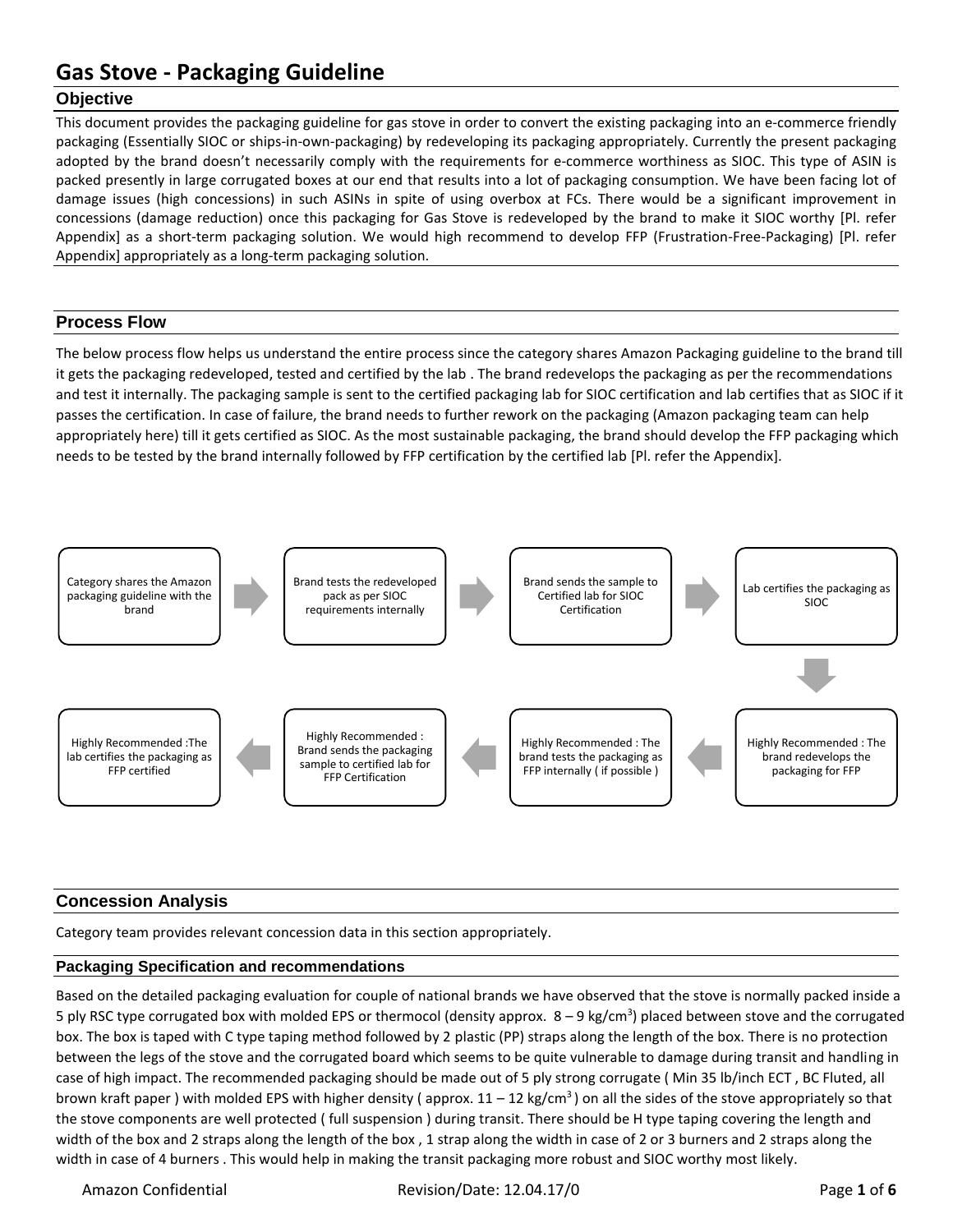| Parameter                                                  | Importance      | <b>Recommendations</b>                                                                                                                                                                                                 |  |
|------------------------------------------------------------|-----------------|------------------------------------------------------------------------------------------------------------------------------------------------------------------------------------------------------------------------|--|
| Type of Box                                                | High            | The master box should be a RSC type box                                                                                                                                                                                |  |
| <b>Box Opening</b>                                         | High            | The opening of the box should be at the top                                                                                                                                                                            |  |
| <b>Strapping Type</b>                                      | Moderate        | The plastic strapping is recommended for better performance                                                                                                                                                            |  |
| <b>Strap Material</b>                                      | High            | The standard plastic strap is made out of PP material                                                                                                                                                                  |  |
| No of straps                                               | High            | There should be 2 straps along the length of the box; 1 strap along the width in case of 2 or<br>3 burners and 2 straps along the width in case of 4 burners                                                           |  |
| <b>Taping Type</b>                                         | Moderate        | H type taping along the length and edge of the box is recommended for better performance                                                                                                                               |  |
| Tape Substrate                                             | Moderate        | BOPP is widely used tape substrate for such application                                                                                                                                                                |  |
| No of ply                                                  | High            | Box should be made out of min. 5 ply corrugated board<br>(cardboard)                                                                                                                                                   |  |
| Flute Type                                                 | High            | The 5 ply board should consist of both B (Narrow) and C (Medium) flute                                                                                                                                                 |  |
| <b>Board Thickness</b>                                     | Moderate        | The standard board thickness should be min. 12 mm                                                                                                                                                                      |  |
| Outer layer of the<br>board                                | Moderate        | Ideally all the layers of the board should be made out of kraft instead of duplex outer layer<br>for better strength of the board                                                                                      |  |
| Board Edge Crush<br>(ECT)                                  | High            | The corrugated board should have min. ECT of 35 lb/inch for required performance level                                                                                                                                 |  |
| Manufacturing<br>Joint                                     | Moderate        | Glued joint is preferred over stapling without affecting pack performance<br>(if possible)                                                                                                                             |  |
| Parameter                                                  | <b>Severity</b> | <b>Recommendations</b>                                                                                                                                                                                                 |  |
| Poly Bag                                                   | High            | The product must be wrapped in a poly bag to make it dust-proof                                                                                                                                                        |  |
| Foam sheet                                                 | High            | The glass top must be protected by the foam sheet made out of LPDE<br>(20 gsm approx)                                                                                                                                  |  |
| <b>Cushion Material</b><br>(Molded<br>Thermocol<br>or EPS) | High            | The product must be suspended within the box with the help of molded EPS or EPE foam<br>with suitable density or structurally engineered corrugated fitments (preferably) in place of<br>EPS [Ref. below pics 3 and 4] |  |
| Cushion on edges                                           | High            | Ideally all 4 sides should be well protected by molded thermocol or EPE foam with suitable<br>density. The gas inlet point and knobs must be well protected.                                                           |  |
| Cushion on the<br>burners                                  | High            | All the burners must be well protected by molded EPS (approx. 40 mm thickness) to avoid<br>any in-transit damages [Ref. below images]                                                                                  |  |
| Cushion at the<br>bottom (legs)                            | High            | The legs should be well protected with some cushion material (e.g. molded EPS or<br>corrugated fitments) so that they are suspended within the corrugated box [Ref. below pic.<br>5]                                   |  |
| <b>EPS Density</b>                                         | High            | The density of EPS should be increased up to $11 - 12$ kg/cm <sup>3</sup> appropriately in order to<br>provide better protection during transit and handling                                                           |  |

### **Acronyms:**

RSC – Regular Slotted Container PP – Polypropylene CCNB – Clay Coated Newsback EPS – Expanded Polystyrene

**Note** – The recommendations are purely based on the observations during packaging evaluation of few National brands. The brand may have some suggestions for packaging improvement which should be referred along with above recommendations for necessary packaging design or material change. The prescribed packaging quality parameters as mentioned above are just for reference. There would be a joint review of by the brand and Amazon Packaging team once packaging is redeveloped and certified by the lab.

### **Queries**

Please reach out t[o sibsanka@amazon.com](mailto:sibsanka@amazon.com) for any queries related to this document or any other clarifications.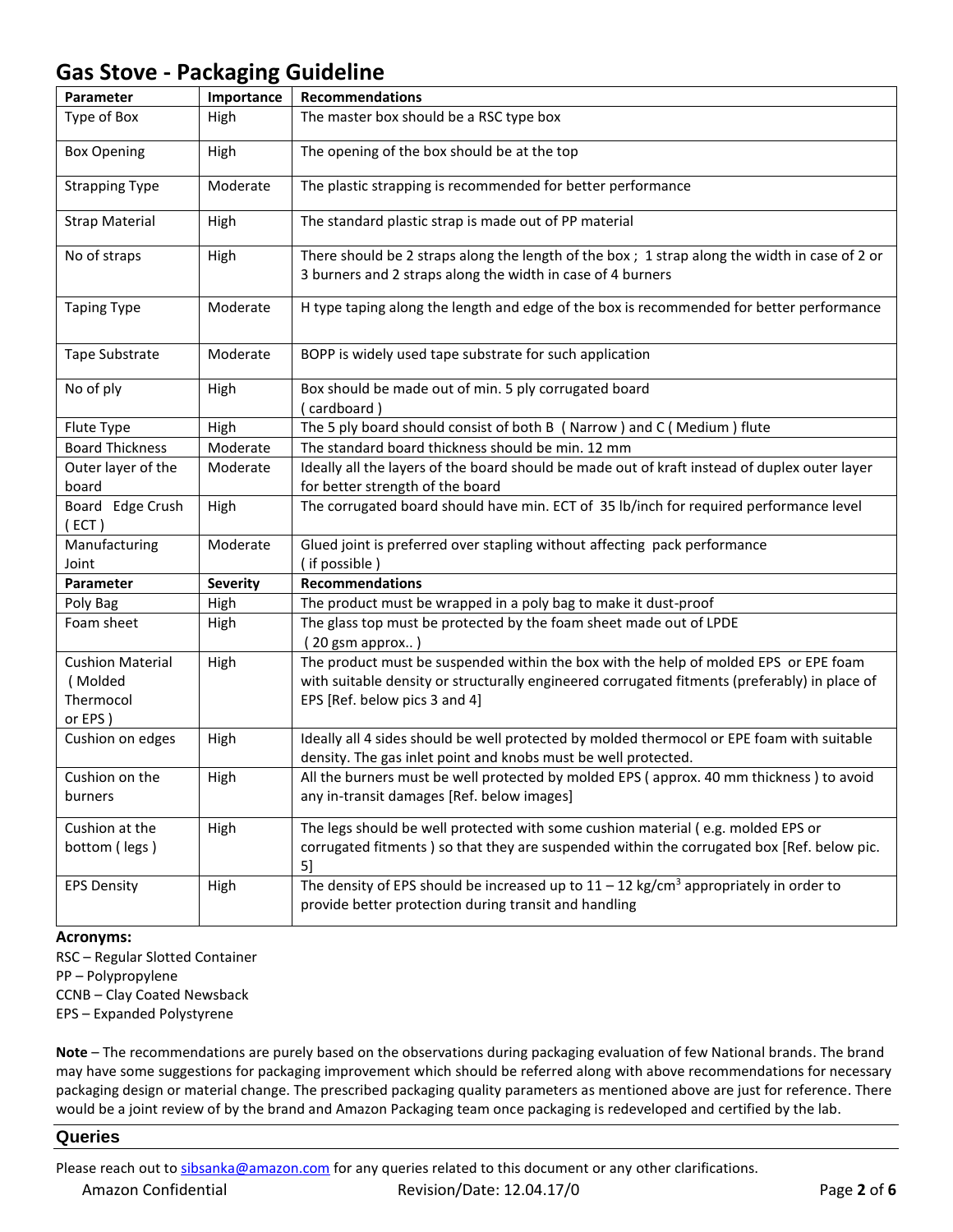### **Appendix**

### **A1: Packaging Evaluation for a typical national brand**

Packaging Type – Printed Duplex Corrugated Box Corrugated Box

- 1. The primary cum transit packaging is made out of 5 ply B (Narrow) fluted duplex (top grey back or CCNB ) corrugated board.
- 2. The corrugated box appears to have an ECT of around 30 lb/inch.
- 3. The gross weight of the pack is approx. 12 kgs ( for 4 burners )
- 4. The box is tapped following C type taping and strapped (heat sealed strapped) in 2 locations along the length of it.

### Internal Fitments

- 1. The glass top is protected by thin foam sheet made out of LDPE.
- 2. All the four sides of the gas table are protected by molded EPS (thermocol) having a density of around 8 kg/cm<sup>3</sup>
- 3. There are molded EPS plates on all four burners which are molded as per the design of the burner stand and fit into them. This provides required protection during transit and handling.
- 4. The entire stove fitted with the foam sheet and four piece of molded EPS is packed inside a large poly (made out of LDPE) liner to avoid any scratches during handling.
- 5. The bottom of the gas table (four legs) are rested on the corrugated box directly without and cushion or protective layer between the board and the legs.

### **Images for Four Burners Stove**









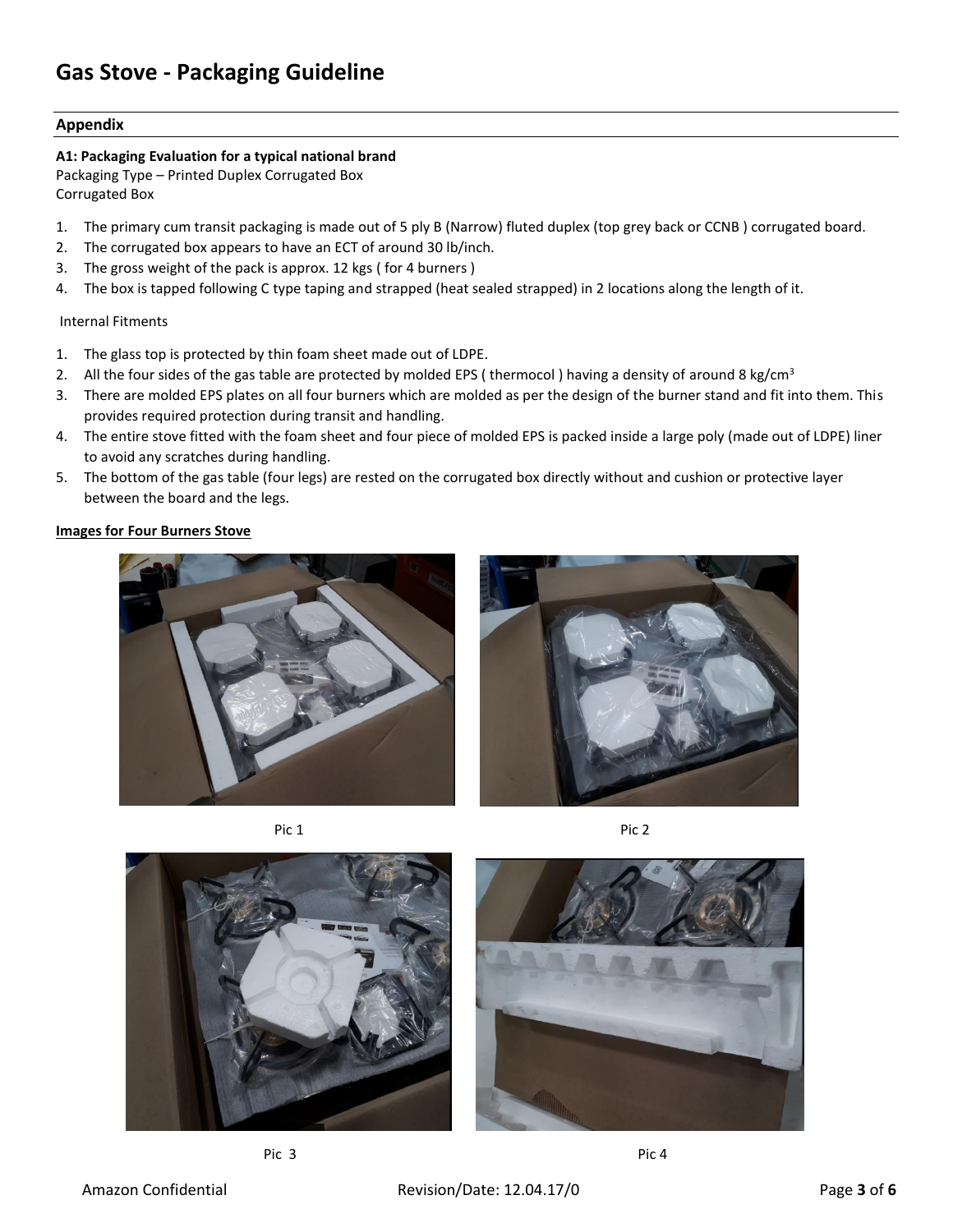

Pic 5

#### **Images for Two Burners Stove**



Pic 1 Pic 1 Pic 2 Pic 2 Pic 2 Pic 2 Pic 2 Pic 2 Pic 2 Pic 2 Pic 2 Pic 2 Pic 2 Pic 2 Pic 2 Pic 2 Pic 2 Pic 2 Pic 2 Pic 2 Pic 2 Pic 2 Pic 2 Pic 2 Pic 2 Pic 2 Pic 2 Pic 2 Pic 2 Pic 2 Pic 2 Pic 2 Pic 2 Pic 2 Pic 2 Pic 2 Pic 2



### **A2: SIOC Certification**

Once the primary-cum-transit packaging is redeveloped based on the recommendations from Amazon, the brand needs to send the packaging to the certified lab (Intertek/PCRI/SIES) and get it certified for SIOC. Below criteria need to be followed for SIOC certification –

- a. Shippable without any Amazon over box
- b. No prep. Is required by Amazon
- c. Minimal damage/defect rates
- d. ISTA 3 Amazon Test Compliant

The SIOC test process as per ISTA 3 is depicted here below –

### **Sample Inspection**

Select the ASIN and ensure it is sufficiently protected, not damaged and below conditions are met –

No pre-existing damage (e.g. dents, broken parts, cracks, chips, wet surface etc.).

Amazon Confidential **Revision/Date: 12.04.17/0** Page 4 of 6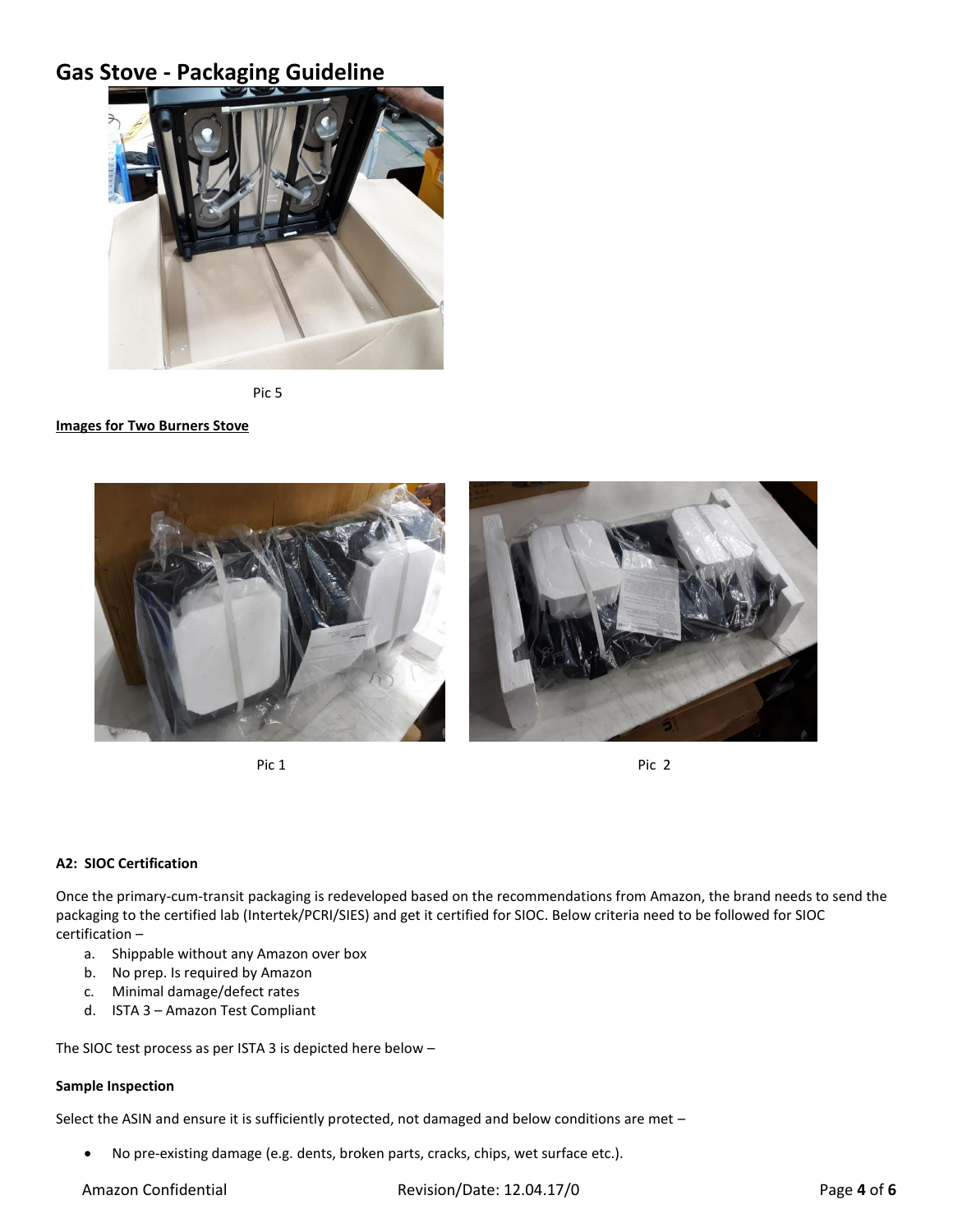• The pack is closed properly by taping.



Before marking the carton, place the smallest flat surface of the carton facing you. Proceed to mark the sample as illustrated in the image here.

The following drops must be made onto a hard flat surface, like concrete -

| Drop Order | Drop Height | <b>Drop Orientation</b>   |
|------------|-------------|---------------------------|
| 1          | 18 in       | Edge 3-4                  |
| 2          | 18 in       | Edge 3-6                  |
| 3          | $18$ in     | Edge 4-6                  |
| 4          | 18 in       | Corner 3-4-6              |
| 5          | 18 in       | Corner 2-3-5              |
| 6          | 18 in       | Edge $2-3$                |
| 7          | 18 in       | Edge $1-2$                |
| 8          | 36 in       | Face 3                    |
| 9          | 18 in       | Face 3                    |
| 10         | 18 in       | Edge 3-4                  |
| 11         | 18 in       | Edge $3-6$                |
| 12         | 18 in       | Edge $1-5$                |
| 13         | 18 in       | Corner 3-4-6              |
| 14         | 18 in       | Corner 1-2-6              |
| 15         | 18 in       | Corner 1-4-5              |
| 16         | 36 in       | Most fragile flat surface |
| 17         | 18 in       | Face 3                    |

### **Acceptance Criteria (what is considered to be passed)**

- a. The product is not physically damaged or broken
- b. The primary packaging is not ruptured exposing any of the contents to hazard
- c. Standard criteria for shipment via existing shipping companies is applicable
- d. Any acceptable damage of primary packaging as per FC damage standards ( to be attached )
- e. Undamaged plastic blister or clamshell in case of blister and clamshell packaging respectively

## **A3. FFP (Frustration Free Packaging) Certified Packaging**

In long-term the packaging for Gas Stove should be ideally converted into a FFP type packaging by respective brand where the packaging would fulfill below criteria –

- a. Use of Curbside Recyclable Packaging Materials ( e.g. the outer box and internal fitments are made out of 100% corrugate )
- b. Easy-to-open by the end customers
- c. Use of minimal packaging materials
- d. Shippable without any Amazon Overbox
- e. No prep. requirement by Amazon
- f. Minimal damage and defect rate &
- g. ISTA 6 -Amazon SIOC Test compliant